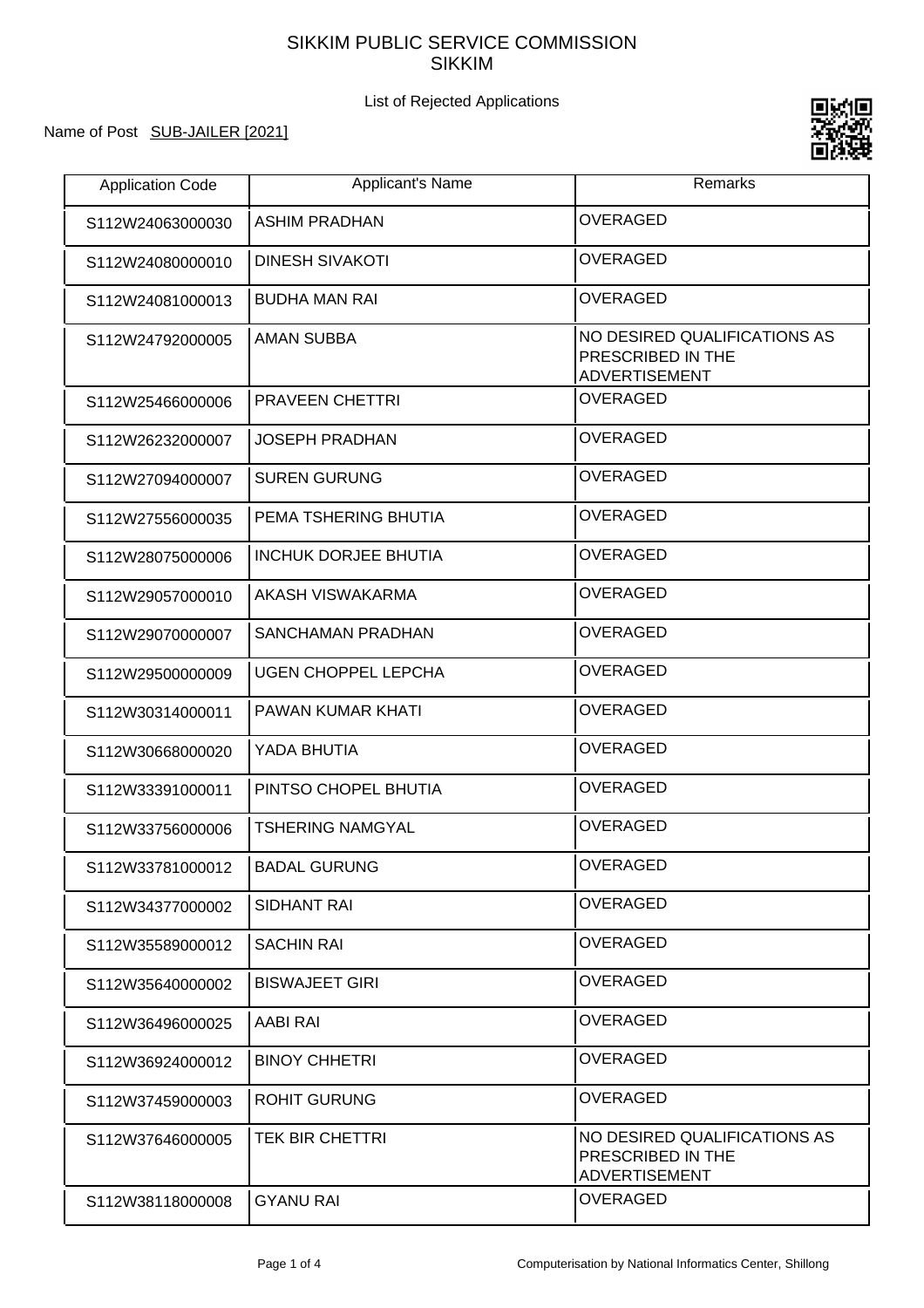

| <b>Application Code</b> | Applicant's Name                 | Remarks                                                                   |
|-------------------------|----------------------------------|---------------------------------------------------------------------------|
| S112W39451000003        | <b>NASEEB RAI</b>                | <b>OVERAGED</b>                                                           |
| S112W39757000008        | <b>TSHERING SAMDUP BHUTIA</b>    | <b>OVERAGED</b>                                                           |
| S112W39881000003        | <b>MANGIL RAI</b>                | <b>OVERAGED</b>                                                           |
| S112W41048000006        | PRANESH CHETTRI RIZAL            | <b>OVERAGED</b>                                                           |
| S112W42193000007        | <b>BIBEK SUBBA</b>               | <b>OVERAGED</b>                                                           |
| S112W42589000003        | <b>SUBASH GURUNG</b>             | <b>OVERAGED</b>                                                           |
| S112W43426000008        | <b>KIRAN CHETTRI</b>             | <b>OVERAGED</b>                                                           |
| S112W44077000004        | <b>SAMDEN LEPCHA</b>             | <b>OVERAGED</b>                                                           |
| S112W44280000005        | <b>UGANG LEPCHA</b>              | <b>OVERAGED</b>                                                           |
| S112W44564000020        | <b>NISHEK PRADHAN</b>            | <b>OVERAGED</b>                                                           |
| S112W46060000005        | <b>ANMOL BASNETT</b>             | <b>OVERAGED</b>                                                           |
| S112W48170000006        | PURNA BAHADUR TAMANG             | <b>OVERAGED</b>                                                           |
| S112W48535000001        | NORBU WANGYAL BHUTIA             | <b>OVERAGED</b>                                                           |
| S112W48923000018        | DHADUL BHUTIA                    | <b>OVERAGED</b>                                                           |
| S112W49131000003        | KUNGA PINTSO LACHENPA            | NO DESIRED QUALIFICATIONS AS<br>PRESCRIBED IN THE<br><b>ADVERTISEMENT</b> |
| S112W50065000011        | <b>TENZING WANGYAL LACHUNGPA</b> | NO DESIRED QUALIFICATIONS AS<br>PRESCRIBED IN THE<br>ADVERTISEMENT        |
| S112W50603000003        | ABISHEK GURUNG                   | <b>OVERAGED</b>                                                           |
| S112W50930000007        | DAWA SANGBOO TAMANG              | <b>OVERAGED</b>                                                           |
| S112W51004000002        | NAWANG PALDEN BHUTIA             | <b>OVERAGED</b>                                                           |
| S112W51489000011        | PARIKSHIT SHARMA NEOPANAY        | OVERAGED                                                                  |
| S112W54438000014        | <b>SANGAM RAI</b>                | OVERAGED                                                                  |
| S112W55258000003        | <b>PRANEY RAI</b>                | <b>OVERAGED</b>                                                           |
| S112W55398000008        | NURENDRA CHHETRI CHHETRI         | <b>OVERAGED</b>                                                           |
| S112W57304000006        | <b>SAROJ PRADHAN</b>             | OVERAGED                                                                  |
| S112W57504000008        | ABISHES PRADHAN                  | OVERAGED                                                                  |
| S112W59730000006        | TSHERING TOPDEN BHUTIA           | <b>OVERAGED</b>                                                           |
| S112W60317000002        | YOGESH CHAMLING                  | OVERAGED                                                                  |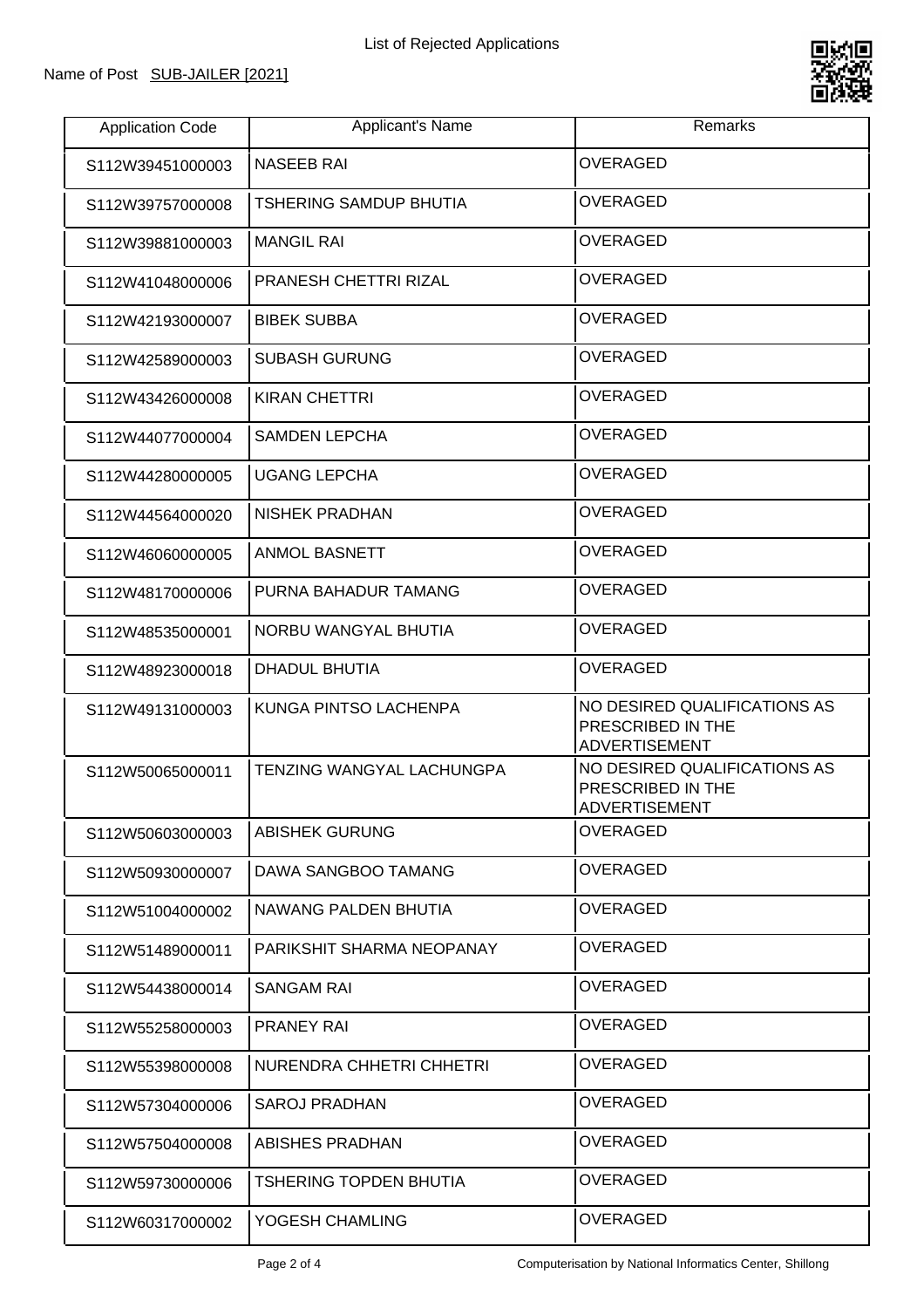

| <b>Application Code</b> | Applicant's Name                         | Remarks                                                                   |
|-------------------------|------------------------------------------|---------------------------------------------------------------------------|
| S112W60539000001        | RAJYA DEEP RAI                           | <b>OVERAGED</b>                                                           |
| S112W61843000003        | RAHUL THAPA                              | OVERAGED                                                                  |
| S112W61922000003        | <b>BISHAL TAMANG</b>                     | <b>OVERAGED</b>                                                           |
| S112W62036000003        | NIMA GYALBOO SHERPA                      | <b>OVERAGED</b>                                                           |
| S112W62059000001        | <b>RUPEN MANGER</b>                      | <b>OVERAGED</b>                                                           |
| S112W62060000008        | MOHAN CHANDRA SHARMA                     | NO DESIRED QUALIFICATIONS AS<br>PRESCRIBED IN THE<br><b>ADVERTISEMENT</b> |
| S112W62065000001        | <b>ASISH PRADHAN</b>                     | <b>OVERAGED</b>                                                           |
| S112W62101000003        | <b>DANIEL RAI</b>                        | <b>OVERAGED</b>                                                           |
| S112W62111000001        | <b>SAURABH KUMAR</b>                     | <b>OVERAGED</b>                                                           |
| S112W62117000003        | DAWA BHUTIA                              | <b>OVERAGED</b>                                                           |
| S112W62128000001        | <b>DUPJANG LEPCHA</b>                    | <b>OVERAGED</b>                                                           |
| S112W62144000004        | RINGZING DORJEE BHUTIA                   | <b>OVERAGED</b>                                                           |
| S112W62170000001        | <b>PREM KUMAR BHUJEL</b>                 | <b>OVERAGED</b>                                                           |
| S112W62173000001        | <b>TSHERING PINCHO BHUTIA</b>            | <b>OVERAGED</b>                                                           |
| S112W62188000003        | PASSANG DORJEE TAMANG                    | <b>OVERAGED</b>                                                           |
| S112W62191000002        | SANJAY SAJANBHAI CHAVDA                  | NOT A CERTIFICATE OF<br><b>IDENTIFICATION HOLDER</b>                      |
|                         | S112W62199000002   PASSANG TOPDEN SHERPA | NO DESIRED QUALIFICATIONS AS<br>PRESCRIBED IN THE<br><b>ADVERTISEMENT</b> |
| S112W62219000006        | <b>DIPEN CHETTRI</b>                     | NO DESIRED QUALIFICATIONS AS<br>PRESCRIBED IN THE<br><b>ADVERTISEMENT</b> |
| S112W62226000001        | <b>BIREN GIRI</b>                        | <b>OVERAGED</b>                                                           |
| S112W62228000001        | <b>DEEPALI KUMARI</b>                    | NOT A CERTIFICATE OF<br><b>IDENTIFICATION HOLDER</b>                      |
| S112W62254000003        | RAHUL THAKRE                             | NOT A CERTIFICATE OF<br><b>IDENTIFICATION HOLDER</b>                      |
| S112W62273000009        | <b>GANESH RAI</b>                        | <b>OVERAGED</b>                                                           |
| S112W62276000001        | DAWA PINTSO LEPCHA                       | <b>OVERAGED</b>                                                           |
| S112W62277000007        | <b>BISHAL KHAWAS</b>                     | OVERAGED                                                                  |
| S112W62288000002        | DAWA SINGH TAMANG                        | <b>OVERAGED</b>                                                           |
| S112W62296000001        | <b>SAMIR GURUNG</b>                      | <b>OVERAGED</b>                                                           |